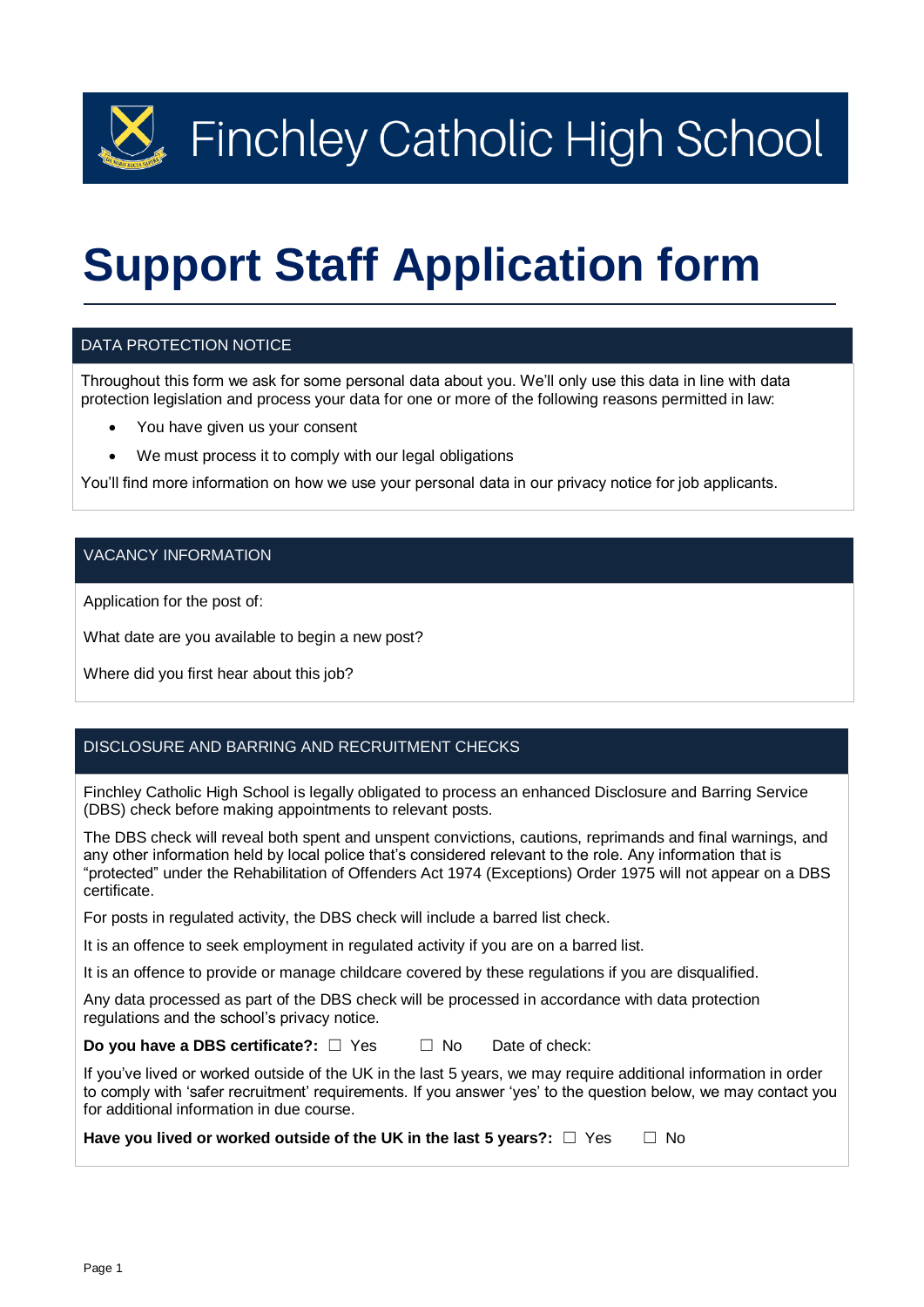Any job offer will be conditional on the satisfactory completion of the necessary pre-employment checks.

Only applicants who have been shortlisted will be asked for a self-declaration of their criminal record or information that would make them unsuitable for the position.

Any convictions that are self-disclosed or listed on a DBS check will be considered on a case-by-case basis.

### TIME SPENT LIVING AND/OR WORKING OVERSEAS

If you've lived and/or worked outside of the UK, the school must make any further checks it considers appropriate (in addition to the usual pre-employment checks).

We'll base the decision on whether this is necessary on individual circumstances, and factors such as:

- The amount of information you disclose in the DBS check
- The length of time you've spent in or out of the UK

### RIGHT TO WORK IN THE UK

We will require you to provide evidence of your right to work in the UK in accordance with the Immigration, Asylum and Nationality Act 2006.

By signing this application, you agree to provide such evidence when requested.

| SIGN AND DATE        |  |
|----------------------|--|
| Name (please print): |  |
| Sign:                |  |
| Date:                |  |

### **1. Instructions**

Please complete all sections of this form using black ink or type.

The sections of this application form that include your personal details and equalities monitoring information will be detached prior to shortlisting. This is to ensure that your application is dealt with objectively.

Applications will only be accepted if this form is completed in full. Please note CVs are not accepted.

Please return your application together with a covering letter for the attention of Niamh Arnull, by email to: info@finchleycatholic.org.uk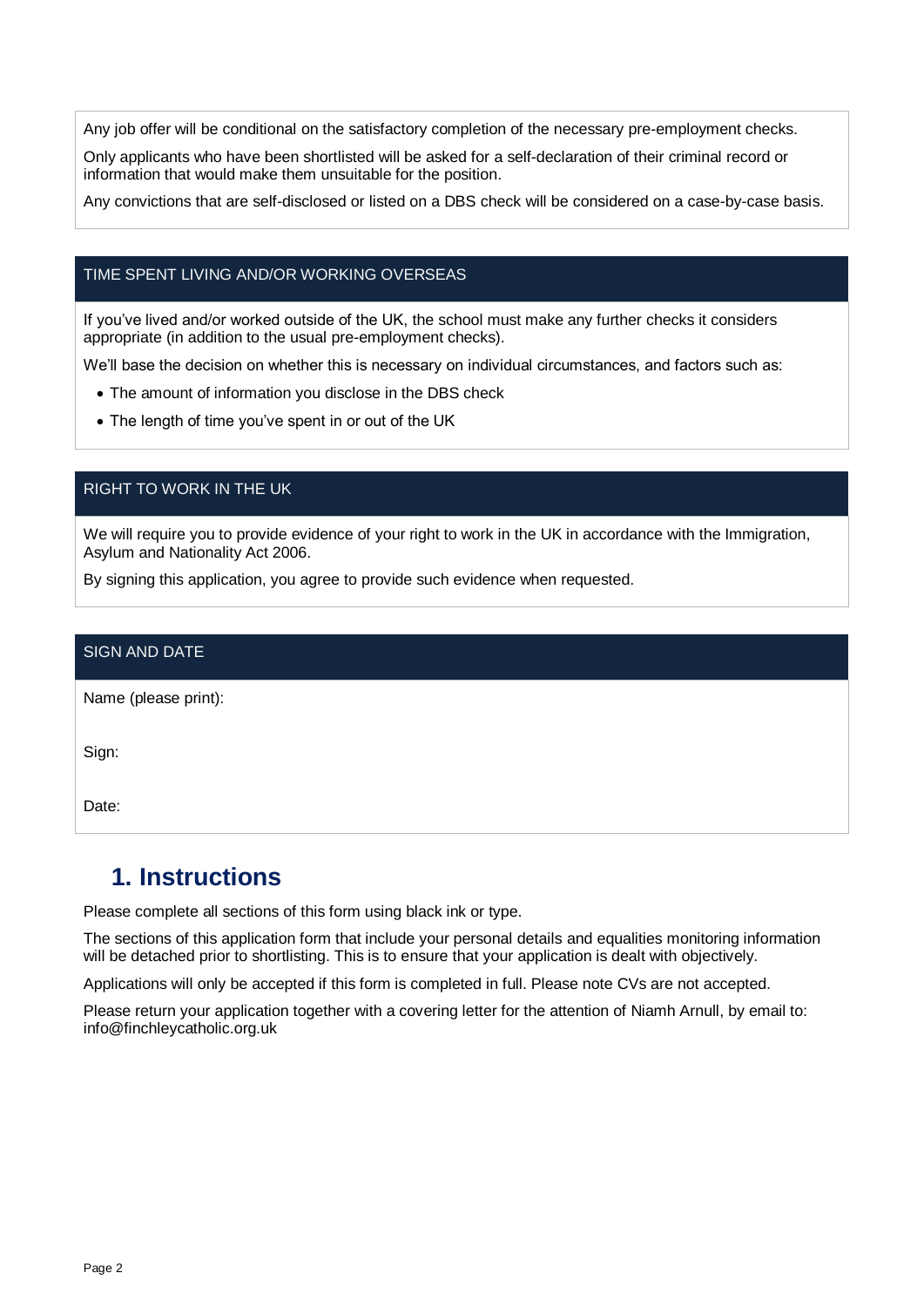# **2. Personal details**

| <b>PERSONAL DETAILS</b>                                                                 |  |
|-----------------------------------------------------------------------------------------|--|
| <b>First name</b>                                                                       |  |
| <b>Surname</b>                                                                          |  |
| <b>Preferred title</b>                                                                  |  |
| <b>Previous surnames</b>                                                                |  |
| If you prefer to be called by a name other than the<br>one listed above, please specify |  |
| National Insurance number                                                               |  |

| <b>CONTACT DETAILS</b> |  |
|------------------------|--|
| <b>Address</b>         |  |
| <b>Postcode</b>        |  |
| Home phone             |  |
| <b>Mobile phone</b>    |  |
| <b>Email address</b>   |  |

### DISABILITY AND ACCESSIBILITY

Finchley Catholic High School has committed to ensuring that applicants with disabilities or impairments receive equal opportunities and treatment.

If you have a disability or impairment, and would like us to make adjustments or arrangements to assist if you are called for an interview, please state the arrangements you require: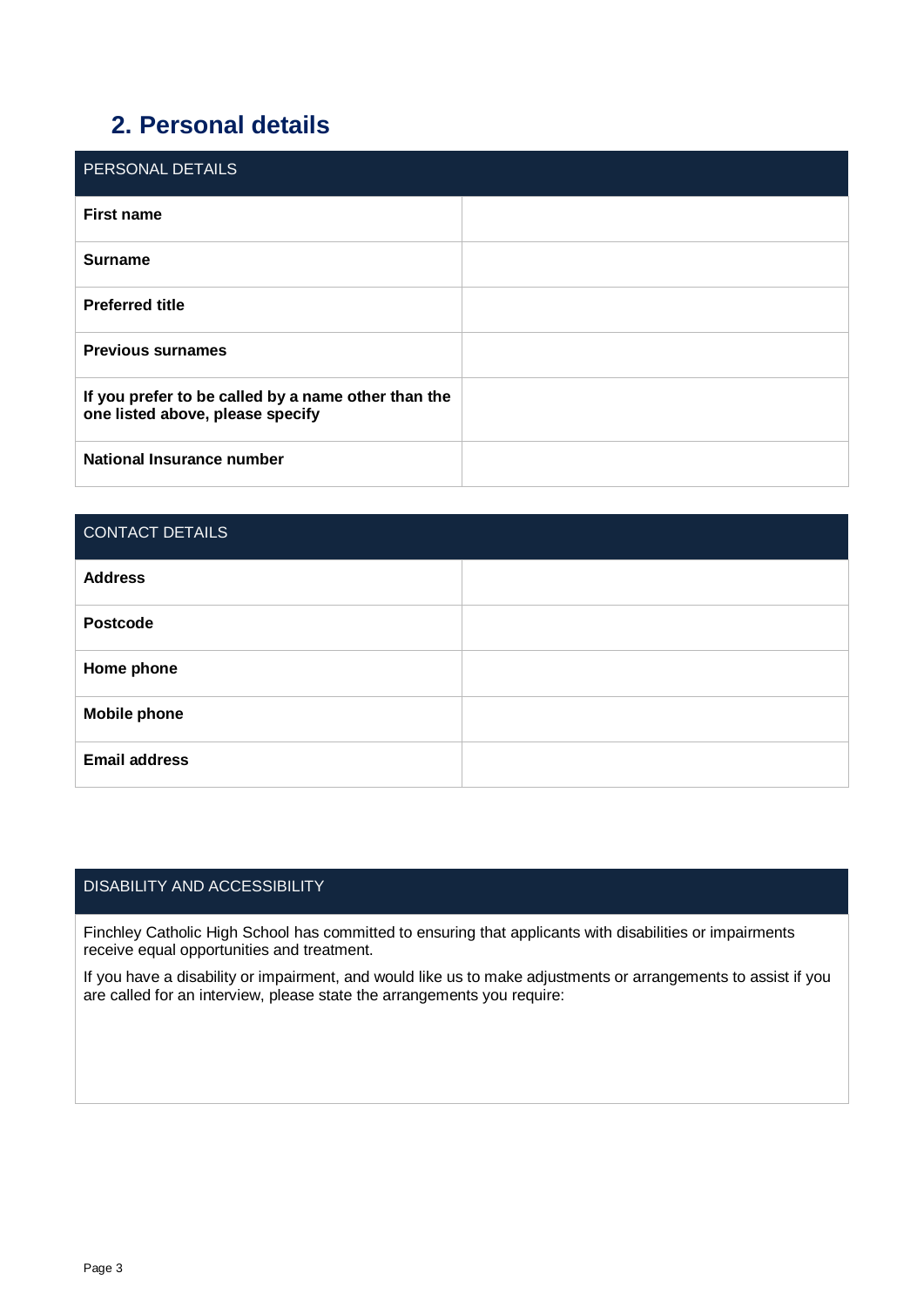### SUPPORT STAFF POSITIONS: RIGHT TO WORK IN THE UK

Do you have the right to work in the UK?

☐ Yes

 $\Box$  No

If yes, please state on what basis:

- ☐ UK citizen
- ☐ EU settled status
- ☐ Skilled worker visa
- □ Graduate visa
- □ Youth mobility visa
- $\Box$  Other please provide full details in the box below

### TIME SPENT LIVING AND/OR WORKING OVERSEAS

Have you spent time living and/or working outside of the UK?

☐ Yes

 $\Box$  No

If yes, please give details, including countries and relevant dates:

### RELATIONSHIP TO FINCHLEY CATHOLIC HIGH SCHOOL

Please list any personal relationships that exist between you and any of the following members of our school community:

- **Governors**
- **Staff**

Are you the parent or relative of a child at our school? If so please give details below

• Name of student………………………………………Year and form……………………………..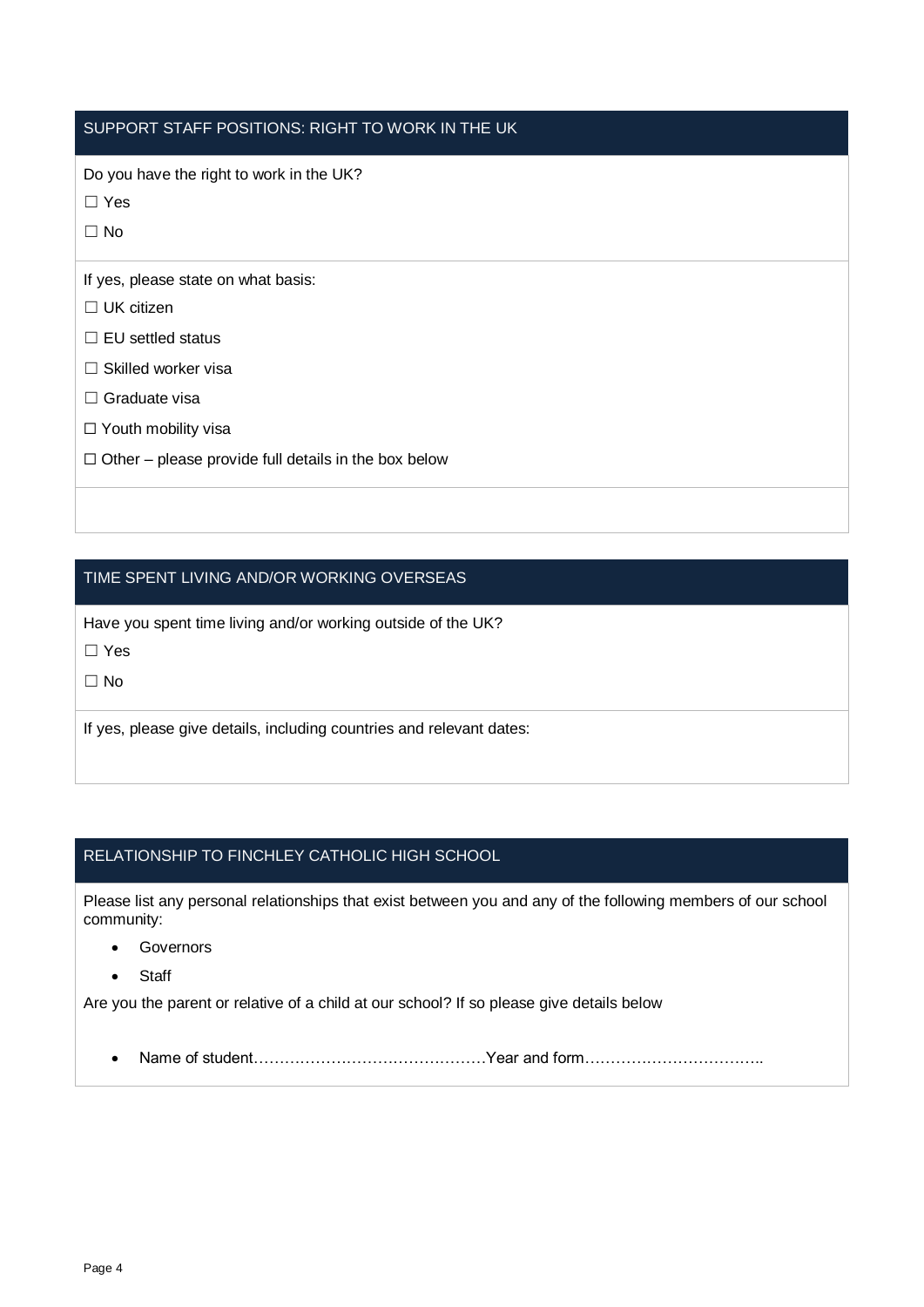# **3. Employment history**

| CURRENT EMPLOYMENT DETAILS |                                                                          |                |                                     |                                  |                          |                                        |
|----------------------------|--------------------------------------------------------------------------|----------------|-------------------------------------|----------------------------------|--------------------------|----------------------------------------|
| Job title                  | <b>Employer details</b><br>(name, address,<br>email and/or<br>telephone) | Dates employed | Permanent<br><b>or</b><br>temporary | <b>Part-time</b><br>or full-time | <b>Salary</b><br>details | <b>Description of responsibilities</b> |
|                            |                                                                          |                |                                     |                                  |                          |                                        |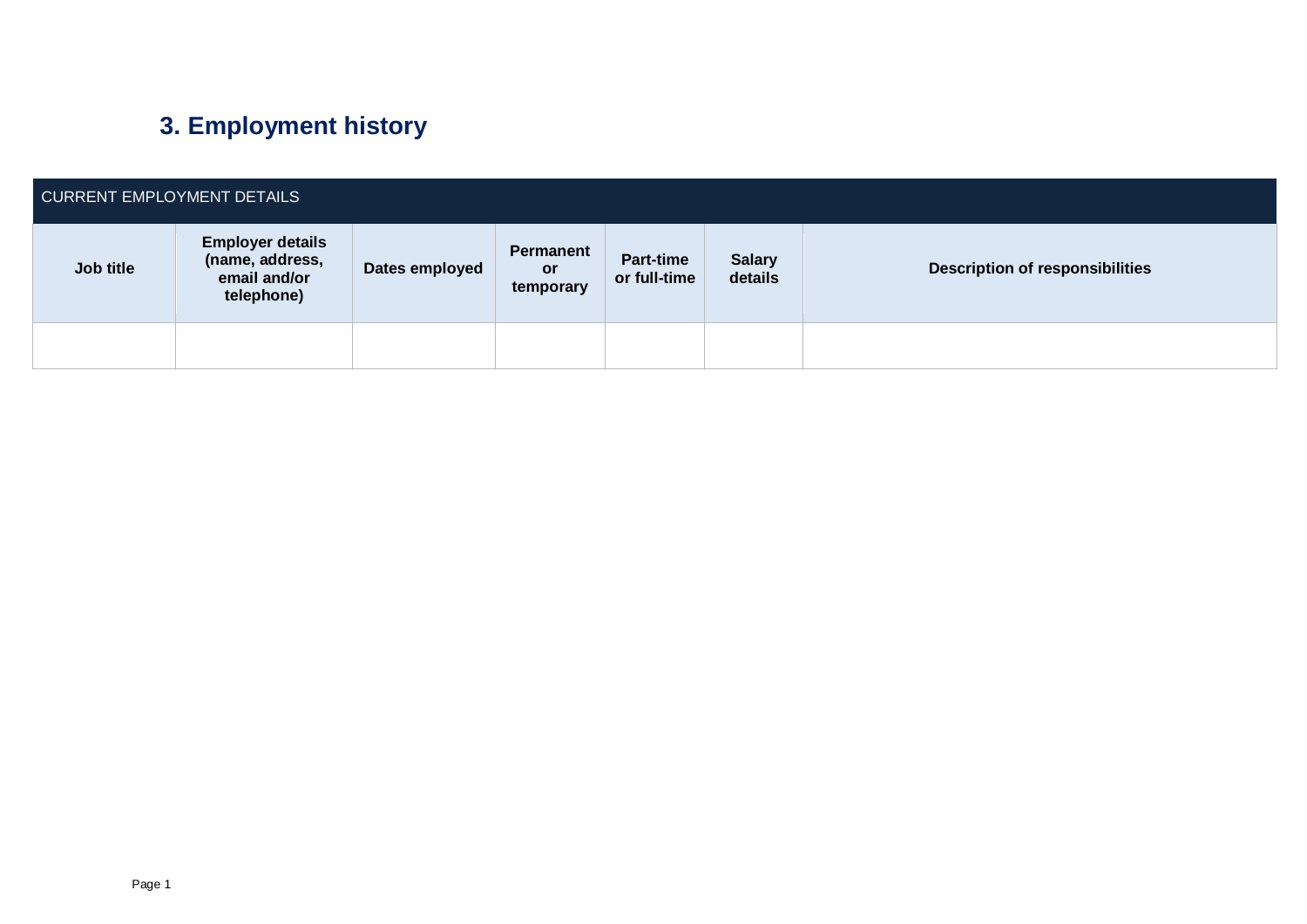### PREVIOUS EMPLOYMENT

Please provide details of all previous employment since leaving school, including education and voluntary work. Include any gaps in employment and the reasons for them. List the most recent employment first.

| Job title | <b>Name and address</b><br>of employer | <b>Dates</b><br>employed | <b>Description of</b><br>responsibilities | <b>Reason for</b><br>leaving |
|-----------|----------------------------------------|--------------------------|-------------------------------------------|------------------------------|
|           |                                        |                          |                                           |                              |
|           |                                        |                          |                                           |                              |
|           |                                        |                          |                                           |                              |
|           |                                        |                          |                                           |                              |

### EMPLOYMENT GAPS

Please provide details of any employment gaps since leaving school, and give the reasons for the gap.

| <b>Start date</b> | <b>End date</b> | Reason for employment gap |
|-------------------|-----------------|---------------------------|
|                   |                 |                           |
|                   |                 |                           |

# **4. Education and training**

### EDUCATION AND QUALIFICATIONS

Please provide details of your education from secondary school onwards.

You'll be required to produce evidence of qualifications.

| Dates attended (month and<br>year) | Name and location of<br>school/college/university | <b>Qualifications gained (including</b><br>grades, awarding body and date<br>of award) |
|------------------------------------|---------------------------------------------------|----------------------------------------------------------------------------------------|
|                                    |                                                   |                                                                                        |
|                                    |                                                   |                                                                                        |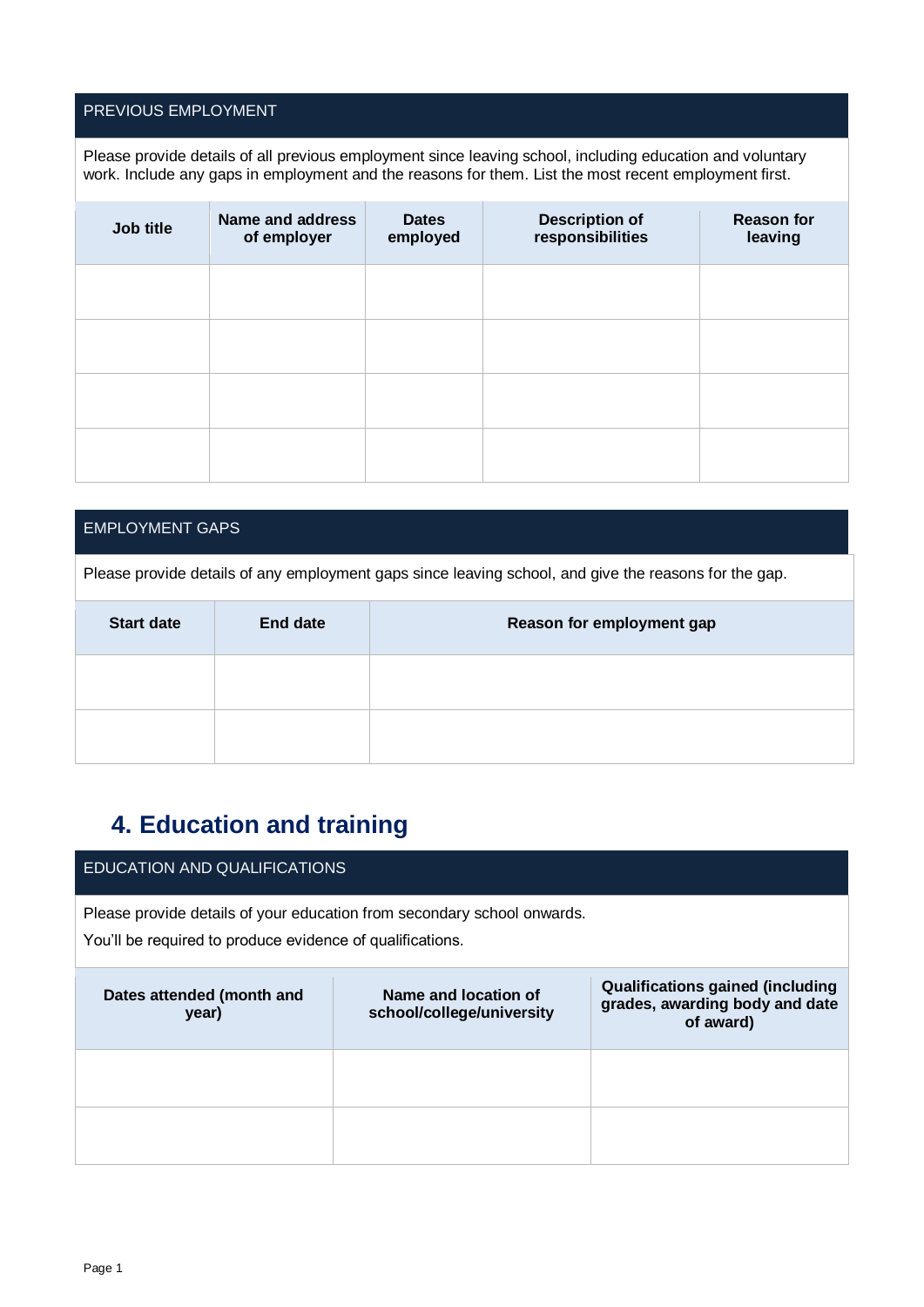### TRAINING AND PROFESSIONAL DEVELOPMENT

Please give details of training or professional development courses undertaken in the last 3 years that are relevant to your application

| <b>Course dates</b> | Length of course | <b>Course title</b> | Qualification<br>obtained | Course provider |
|---------------------|------------------|---------------------|---------------------------|-----------------|
|                     |                  |                     |                           |                 |
|                     |                  |                     |                           |                 |
|                     |                  |                     |                           |                 |

### ADDITIONAL INFORMATION

Please provide any additional information relevant to this application. You may wish to discuss additional skills or relevant special interests.

## **5. Letter of application**

Please attach an accompanying letter explaining why you're applying for this post and how your experience, training and personal qualities match the requirements of the role as set out in the job description and person specification.

Please include your surname and the title of the post you're applying for as the file name for the attachment.

The letter should be no more than two pages.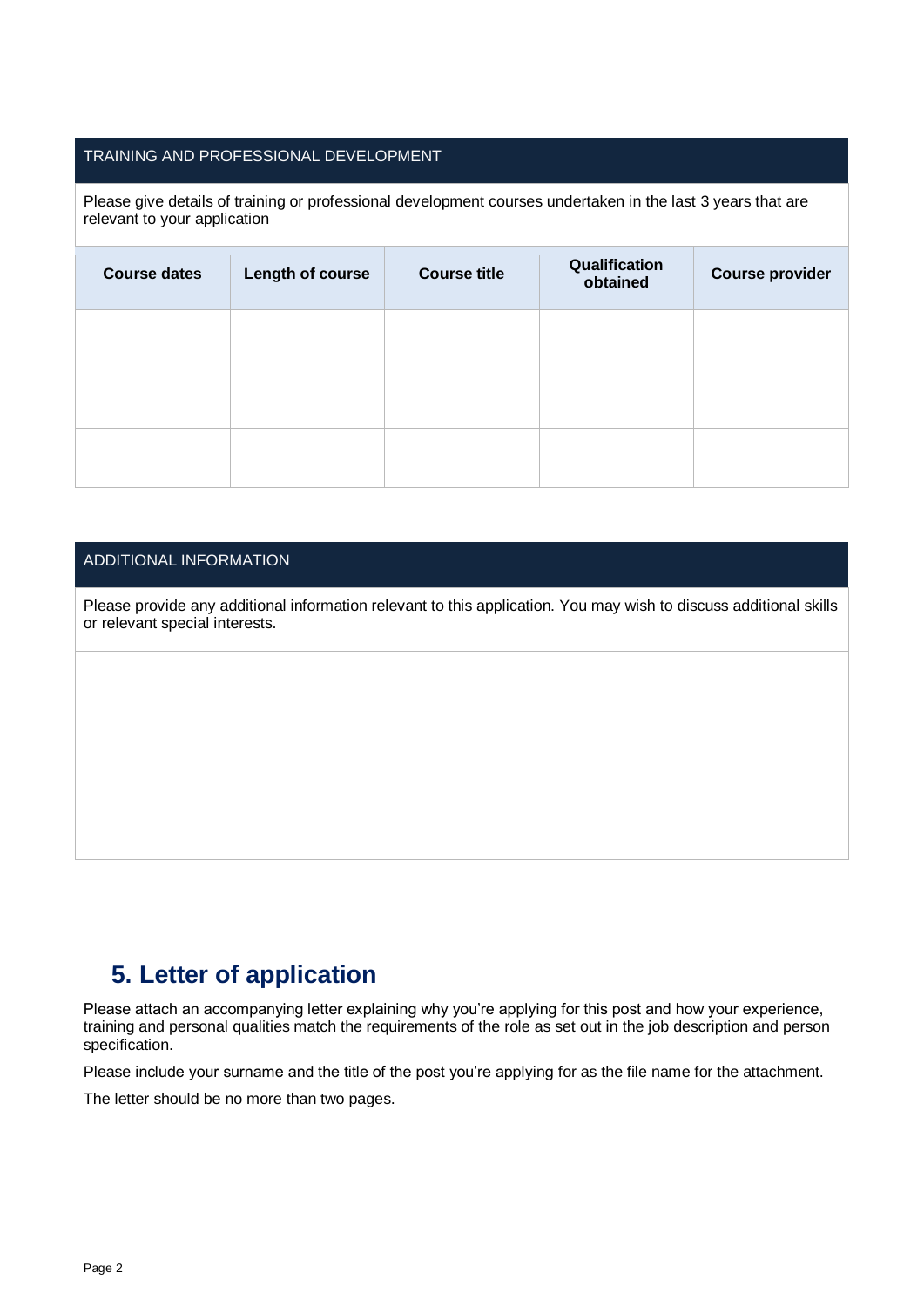# **6. References**

Please give the names of 2 people who are able to comment on your suitability for this post. One must be your current or last employer. If you've not previously been employed, please provide details of another suitable referee.

Finchley Catholic High School reserves the right to seek any additional references we deem appropriate.

Please let your referees know that you've listed them as a referee, and to expect a request for a reference should you be shortlisted.

| <b>NAME</b> | <b>RELATIONSHIP</b><br><b>TO YOU</b> | <b>ADDRESS</b><br><b>AND POST</b><br><b>CODE</b> | <b>CONTACT</b><br><b>NUMBER</b> | <b>EMAIL</b><br><b>ADDRESS</b> | <b>IS THIS YOUR</b><br><b>CURRENT</b><br><b>EMPLOYER?</b> |
|-------------|--------------------------------------|--------------------------------------------------|---------------------------------|--------------------------------|-----------------------------------------------------------|
|             |                                      |                                                  |                                 |                                |                                                           |
|             |                                      |                                                  |                                 |                                |                                                           |

If either of your referees knows you by a different name, please state:

If you don't wish us to contact your referees without your prior agreement, please tick this box:  $\Box$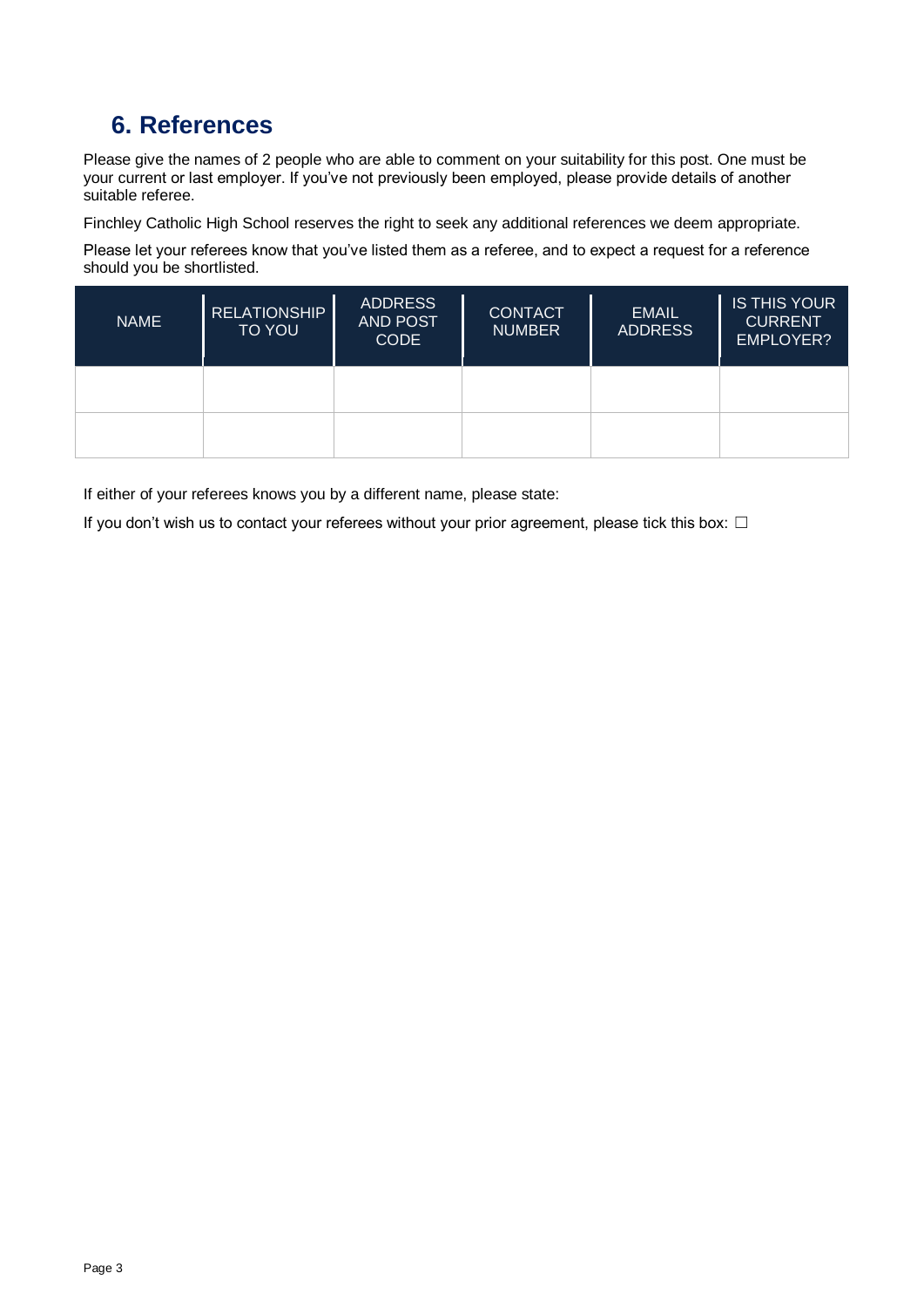# **7. Equalities monitoring**

We're bound by the Public Sector Equality Duty to promote equality for everyone. To assess whether we're meeting this duty, whether our policies are effective and whether we're complying with relevant legislation, we need to know the information requested below.

This information **will not** be used during the selection process. It will be used for monitoring purposes only.

| <b>EQUALITIES MONITORING INFORMATION</b>                                               |                                                                |                                           |                                            |   |                               |   |   |   |   |  |
|----------------------------------------------------------------------------------------|----------------------------------------------------------------|-------------------------------------------|--------------------------------------------|---|-------------------------------|---|---|---|---|--|
| What is your date of birth?                                                            |                                                                | D                                         | D                                          | M | M                             | Y | Y | Y | Y |  |
|                                                                                        |                                                                |                                           |                                            |   |                               |   |   |   |   |  |
| What is your sex?                                                                      |                                                                | Male<br>$\Box$<br>Female<br>$\Box$        |                                            |   |                               |   |   |   |   |  |
|                                                                                        |                                                                | $\perp$                                   | Male                                       |   |                               |   |   |   |   |  |
| What gender are you?                                                                   |                                                                | П.                                        | Female                                     |   |                               |   |   |   |   |  |
|                                                                                        |                                                                | $\perp$                                   | Other                                      |   |                               |   |   |   |   |  |
|                                                                                        |                                                                |                                           | $\Box$ Prefer not to say                   |   |                               |   |   |   |   |  |
|                                                                                        |                                                                | $\Box$ Yes                                |                                            |   |                               |   |   |   |   |  |
| Do you identify as the gender you were assigned<br>at birth?                           |                                                                | $\Box$ No                                 |                                            |   |                               |   |   |   |   |  |
|                                                                                        |                                                                | Prefer not to say<br>⊔                    |                                            |   |                               |   |   |   |   |  |
|                                                                                        |                                                                |                                           |                                            |   |                               |   |   |   |   |  |
|                                                                                        |                                                                |                                           | How would you describe your ethnic origin? |   |                               |   |   |   |   |  |
| White                                                                                  | <b>Black or Black British</b>                                  |                                           |                                            |   | <b>Other Ethnic groups</b>    |   |   |   |   |  |
| <b>British</b><br>Irish                                                                | $\Box$ African<br>$\Box$ Caribbean                             |                                           |                                            |   | Arab<br>П                     |   |   |   |   |  |
| □ Gypsy or Irish Traveller                                                             | $\Box$ Any other Black background                              |                                           |                                            |   | $\Box$ Any other ethnic group |   |   |   |   |  |
| □ Any other White background                                                           |                                                                |                                           |                                            |   |                               |   |   |   |   |  |
| <b>Asian or British Asian</b>                                                          | <b>Mixed</b>                                                   |                                           |                                            |   | $\Box$ Prefer not to say      |   |   |   |   |  |
| $\Box$ Bangladeshi                                                                     | $\Box$ White and Asian<br>$\Box$ White and Black African       |                                           |                                            |   |                               |   |   |   |   |  |
| Indian                                                                                 | White and Black Caribbean<br>П                                 |                                           |                                            |   |                               |   |   |   |   |  |
| Pakistani                                                                              | Any other mixed background<br>ш                                |                                           |                                            |   |                               |   |   |   |   |  |
| Chinese                                                                                |                                                                |                                           |                                            |   |                               |   |   |   |   |  |
|                                                                                        | Which of the following best describes your sexual orientation? |                                           |                                            |   |                               |   |   |   |   |  |
| <b>Bisexual</b><br>$\vert \ \ \vert$<br>Heterosexual/straight<br>Homosexual<br>$\perp$ |                                                                | Other<br>⊔<br>Prefer not to say<br>$\Box$ |                                            |   |                               |   |   |   |   |  |